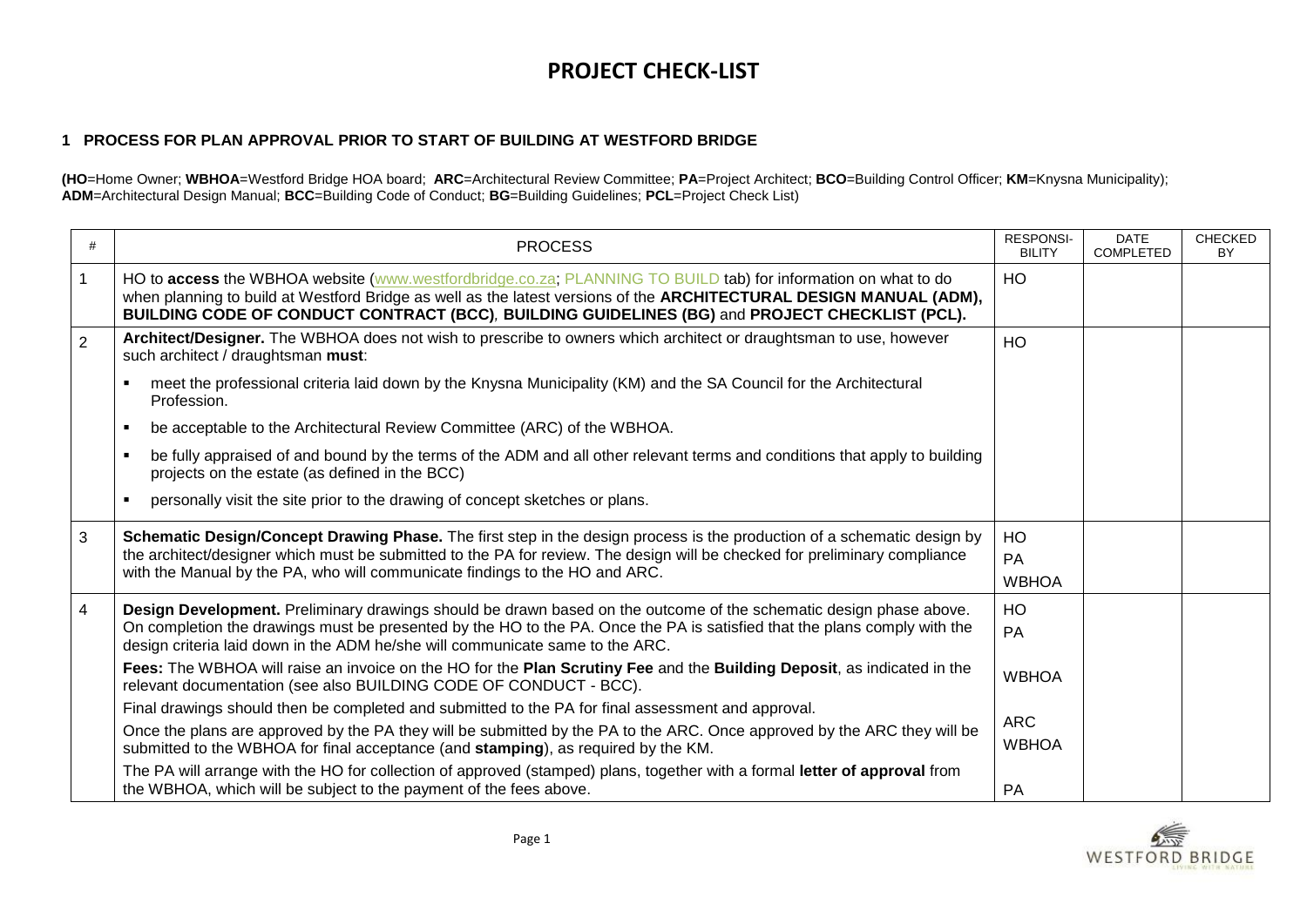## **PROJECT CHECK-LIST**

|   | <b>PROCESS</b>                                                                                                                                                                                 | <b>RESPONSI-</b><br><b>BILITY</b> | DATE<br>COMPLETED | <b>CHECKED</b><br>BY |
|---|------------------------------------------------------------------------------------------------------------------------------------------------------------------------------------------------|-----------------------------------|-------------------|----------------------|
|   | Application must be made by the HO to the KM for a <b>Sensitive Coastal Area Permit</b> , to be submitted with plans.                                                                          | HО                                |                   |                      |
| 6 | HO to complete and sign copy of the BUILDING CODE OF CONDUCT (BCC) contract and submit same to the WBHOA for<br>counter-signing, together with payment/bank guarantee for the BUILDING DEPOSIT | HO<br><b>WBHOA</b>                |                   |                      |
|   | Approval by Local Authority. HO to lodge the plans with the KM for approval (note: The KM will not accept drawings that<br>have not been endorsed by the WBHOA).                               | HO                                |                   |                      |
|   | No building activity may commence without the drawings being approved by the KM and delivery of a copy of same,<br>together with the completed BCC and deposit (as per 6 & 7 above)            | All                               |                   |                      |

### **2 PROCESS PRIOR TO AND DURING (MONITORING) THE CONSTRUCTION PHASE OF THE BUILDING PROJECT**

|   | <b>PROCESS</b>                                                                                                                                                                                                                                                                                                                                                                                                                                                              | <b>RESPONSI-</b><br><b>BILITY</b> | <b>DATE</b><br><b>COMPLETED</b> | <b>CHECKED</b><br>BY. |
|---|-----------------------------------------------------------------------------------------------------------------------------------------------------------------------------------------------------------------------------------------------------------------------------------------------------------------------------------------------------------------------------------------------------------------------------------------------------------------------------|-----------------------------------|---------------------------------|-----------------------|
|   | WBHOA approval of Contractor - To ensure compliance with the conditions of the ADM and BCC the selected Contractor<br>must be approved by the WBHOA. Such approval will require proof that the Contractor has read and understands the terms<br>of the ADM and BCC. (Note: Owner-builders are not permitted, unless a registered member of the NHBRC). The<br>appointment of a contractor should not be finalised before written approval has been obtained from the WBHOA. | HO.<br><b>BCO</b><br><b>WBHOA</b> |                                 |                       |
| 2 | Shade cloth screen to be erected as detailed in the BCC to enclose the building and storage areas, to be certified by the<br>BCO.                                                                                                                                                                                                                                                                                                                                           | HO BCO                            |                                 |                       |
| 3 | Induction Meeting: HO to arrange with the Building Control Officer BCO to meet with the Contractor (and Project Manager if<br>applicable) to plan the preparation of the site as per the BCC. NOTE: Covid-19 distancing/health rules apply                                                                                                                                                                                                                                  | HO BCO                            |                                 |                       |
| 4 | Prior to any clearing or construction work, HO to conduct a "search and rescue" exercise of indigenous vegetation with the<br>BCO, any cost of work emanating from this will be to the account of the HO.                                                                                                                                                                                                                                                                   | HO BCO                            |                                 |                       |
| 5 | Services. Once plans have been approved the BCO will arrange for the installation of water and electricity meters, to be<br>billed to the HO. The BCO will point out to the Contractor the location of services so as to avoid damage during construction.                                                                                                                                                                                                                  | BCO                               |                                 |                       |
| 6 | First Site Meeting - Proof that the pegged house is as per the site plan as shown in the formally approved working drawings<br>with specific confirmation that it fits within the designated building platform, that the level of the ground floor peg is on<br>the designated contour and that any retaining walls will meet the specifications as defined by the contract engineer<br>(surveyor's certificate required.                                                   | HO<br>BCO.                        |                                 |                       |